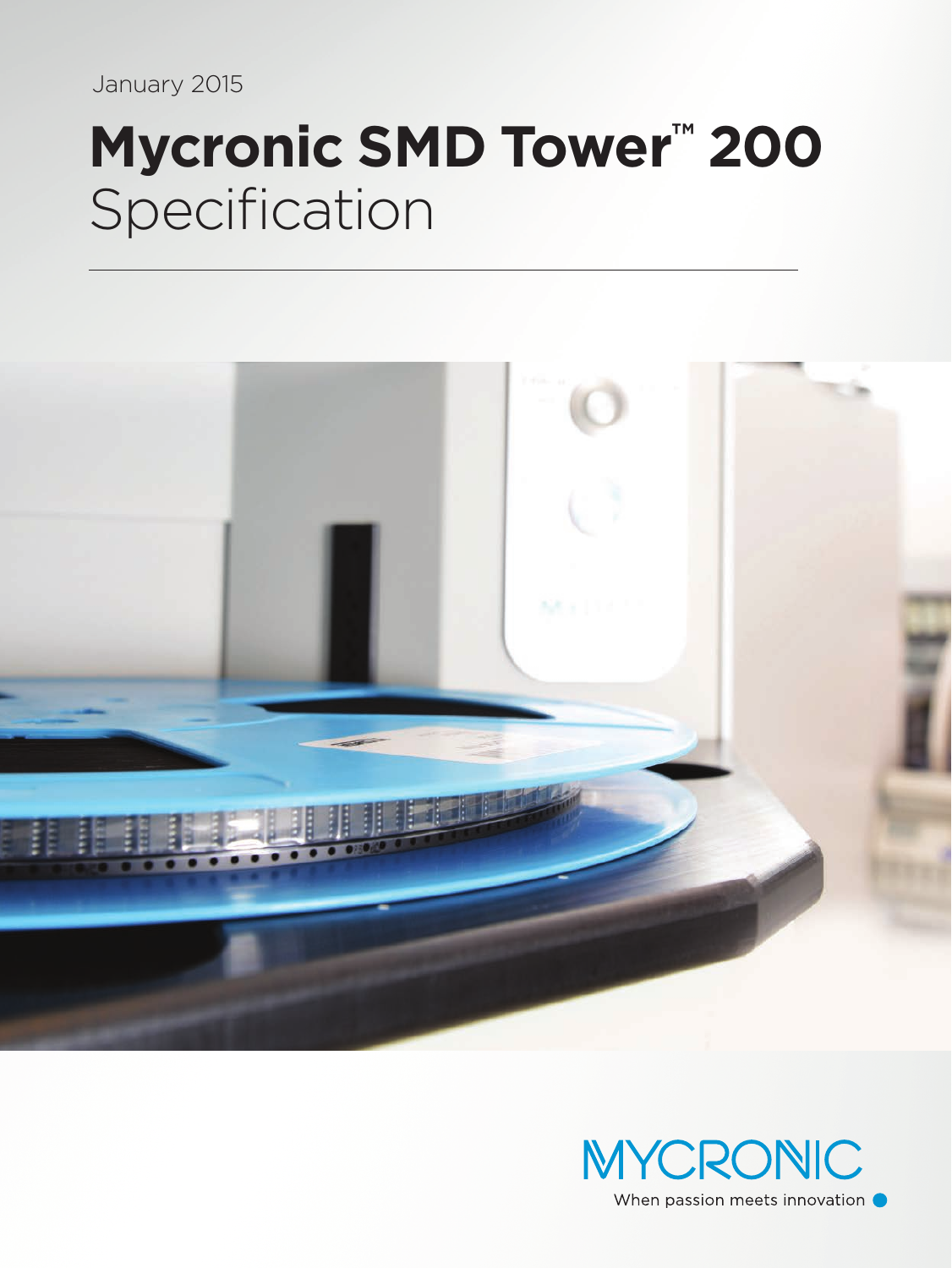## CASSETTES

# **Specification Mycronic SMD Tower 200**

### **CAPABILITY**

| <b>CASSETTES AVAILABLE</b> |                       |           |  |
|----------------------------|-----------------------|-----------|--|
| <b>REEL WIDTH</b>          | <b>REEL DIAMETERS</b> |           |  |
|                            | $4" - 7"$             | 13"       |  |
| 8 mm                       | ٠                     | ٠         |  |
| 12 mm                      |                       |           |  |
| 16 mm                      | ٠                     | ٠         |  |
| 24 mm                      |                       |           |  |
| 32 mm                      |                       | $\bullet$ |  |
| 44 mm                      |                       |           |  |
| 56 mm                      |                       | $\bullet$ |  |

| <b>RANDOM ACCESS STORAGE SYSTEM FOR SMD REELS</b> |                                                                                               |  |
|---------------------------------------------------|-----------------------------------------------------------------------------------------------|--|
| Reel sizes                                        | 8 to 24 mm (4"/100 mm reels)<br>8 to 24 mm (7"/180 mm reels)<br>8 to 56 mm (13"/330 mm reels) |  |
| Freely configurable and expandable                |                                                                                               |  |
| Access time                                       | 5 reels/minutes typ.                                                                          |  |

| <b>SOFTWARE FUNCTION</b>        |                      |                      |  |
|---------------------------------|----------------------|----------------------|--|
|                                 | <b>STANDARD MODE</b> | <b>MYCENTER MODE</b> |  |
| Component management            |                      | (2)                  |  |
| Stock monitoring                |                      | (2)                  |  |
| External communication protocol |                      |                      |  |
| User Access System              |                      |                      |  |
| Traceability                    |                      |                      |  |
| Job preparation                 |                      | (2)                  |  |
| Barcoding                       |                      | (2)                  |  |
| Data Import/Export Function     |                      | (2)                  |  |
| <b>Inventory Function</b>       |                      | (2)                  |  |
| Component allocation            |                      |                      |  |

(2) Handled by MYCenter software.

### SOFTWARE

| <b>STANDARD CONFIGURATION</b> |                            |                       |                        |              |
|-------------------------------|----------------------------|-----------------------|------------------------|--------------|
| <b>REEL WIDTH</b>             | <b>CASSETTES/SMD TOWER</b> | <b>REELS/CASSETTE</b> | <b>NUMBER OF REELS</b> | <b>TOTAL</b> |
| 8 mm/4"-7"                    | 19                         | 14                    | 266                    |              |
| 8 mm/13"                      | 4                          | 14                    | 56                     |              |
| 12 mm/4"-7"                   | 3                          | 12                    | 36                     |              |
| 12 mm/13"                     | 3                          | 12                    | 36                     |              |
| 16 mm/4"-7"                   | 2                          | 10                    | 20                     | 477          |
| 16 mm/13"                     | $\overline{2}$             | 10                    | 20                     |              |
| 24 mm/4"-7"                   |                            | 8                     | 8                      |              |
| 24 mm/13"                     | 2                          | 8                     | 16                     |              |
| 32 mm/13"                     | 2                          | 7                     | 14                     |              |
| 44 mm/13"                     |                            | 5                     | 5                      |              |

| <b>MAXIMUM REEL CAPACITY</b> |                              |                       |                        |              |
|------------------------------|------------------------------|-----------------------|------------------------|--------------|
| <b>REEL WIDTH</b>            | <b>CASSETTES / SMD TOWER</b> | <b>REELS/CASSETTE</b> | <b>NUMBER OF REELS</b> | <b>TOTAL</b> |
| $8 \text{ mm} / 4" - 7"$     | 25                           |                       | 350                    |              |
| $3$ mm/13"                   | ١۷                           |                       | 196                    | 546          |

| <b>MAXIMUM TRAY CAPACITY</b> |                              |                              |                        |              |
|------------------------------|------------------------------|------------------------------|------------------------|--------------|
| <b>CASSETTE WIDTH</b>        | <b>CASSETTES / SMD TOWER</b> | <b>TRAY BOXES / CASSETTE</b> | <b>NUMBER OF TRAYS</b> | <b>TOTAL</b> |
| 44 mm/13"                    |                              |                              |                        | 350          |

| <b>CASSETTE CAPACITY</b> |               |  |
|--------------------------|---------------|--|
| <b>CASSETTE TYPE</b>     | <b>NUMBER</b> |  |
| $A'' - 7''$              | 25            |  |
| 13"                      | ∣∠⊥           |  |

# CAPACITY

| DRY AIR UNIT FREY FND 3.0 F-DP    |                                                  |
|-----------------------------------|--------------------------------------------------|
| Flow rate, max                    | (in) 24 $\rm m^3/h$ , (out) 20 $\rm m^3/h$       |
| Flow rate, type                   | $3 \text{ m}^3/h$                                |
| Air supply                        | class 4 (ISO 8573-1) or better                   |
| Operating pressure                | $5-10$ bar                                       |
| Power supply                      | 115/230 V, 50/60 Hz, 18W                         |
| Dimension $(W \times D \times H)$ | 330 mm x 270 mm x 840 mm (13.0" x 10.6" x 33.1") |

# ACCESSORY